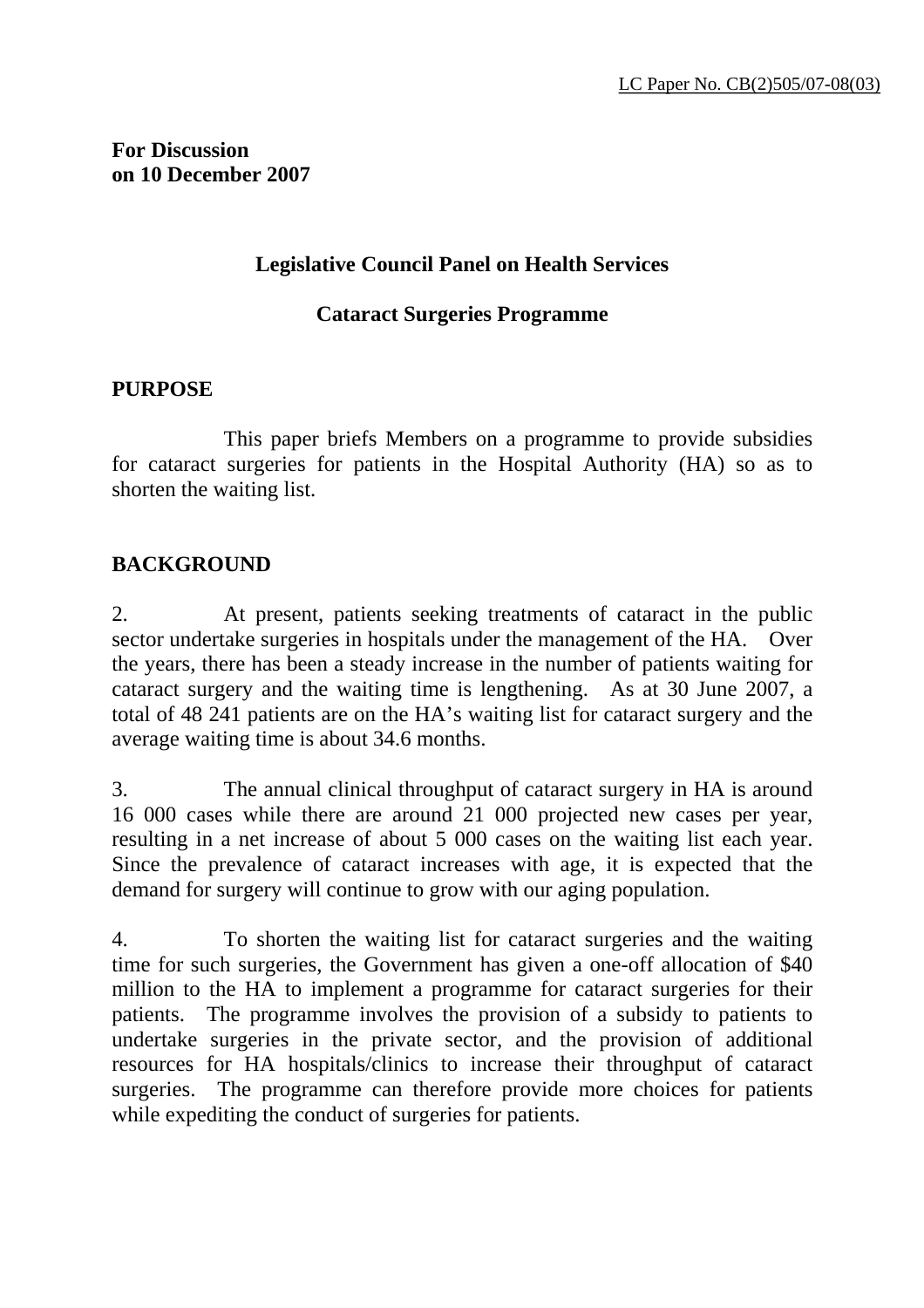#### **DETAILS OF THE PROGRAMME**

## *Eligibility of patients*

5. Patients on the waiting list who are triaged as emergency cases would be given priority treatment by the HA hospitals and so they should not be the target of the programme. To achieve the objective of reducing the waiting time of patients, priority would be given to those patients who have been waiting for the longest period on the waiting list. There are currently about 11 000 patients who have been on the waiting list for two or more years. Those who have been waiting the longest will initially be invited in batches to participate in the programme on a voluntary basis. To be eligible for participation in the programme, a patient should require only local anaesthesia for cataract surgery.<sup>1</sup>

6. Eligible patients invited to join the programme will be offered the choice of undertaking the surgery in the private sector under a fixed amount of subsidy of \$5,000, subject to co-payment of not more than \$8,000 in case the private provider charges more than the amount of subsidy. For those with limited economic means such as the low-income and under-privileged, the scheme would also release resources for HA hospitals to increase their throughput of cataract surgeries so that additional surgeries would be arranged for patients who are Comprehensive Social Security Assistance recipients (CSSA). Following the prevailing practice, patients who are CSSA recipients will not have to pay for undertaking surgeries in the HA. Such patients may also participate in the private programme. Private providers may conduct surgeries for CSSA patients on charitable basis at the subsidized rate without requiring any co-payment (see paragraph 7 below).

 $\overline{a}$ 

7. The choices available to an invited patient are shown below:

| Choice of patients       | Patients who are not<br><b>CSSA</b> recipients | Patients who are CSSA<br>recipients |
|--------------------------|------------------------------------------------|-------------------------------------|
| Undertake surgery in the | Subject to co-payment                          | A private provider may              |
| private sector under     | in case the private                            | offer to conduct the                |
| a                        | provider charges more                          | surgery at the                      |
| fixed amount of subsidy  | than the subsidized rate                       | subsidized rate without             |

<sup>1</sup> Patients requiring full anaesthesia are likely to have serious illness or other complications in their body condition and the HA would continue to follow up on their cases instead of offering them the choice to undertake surgeries in the private sector under the programme.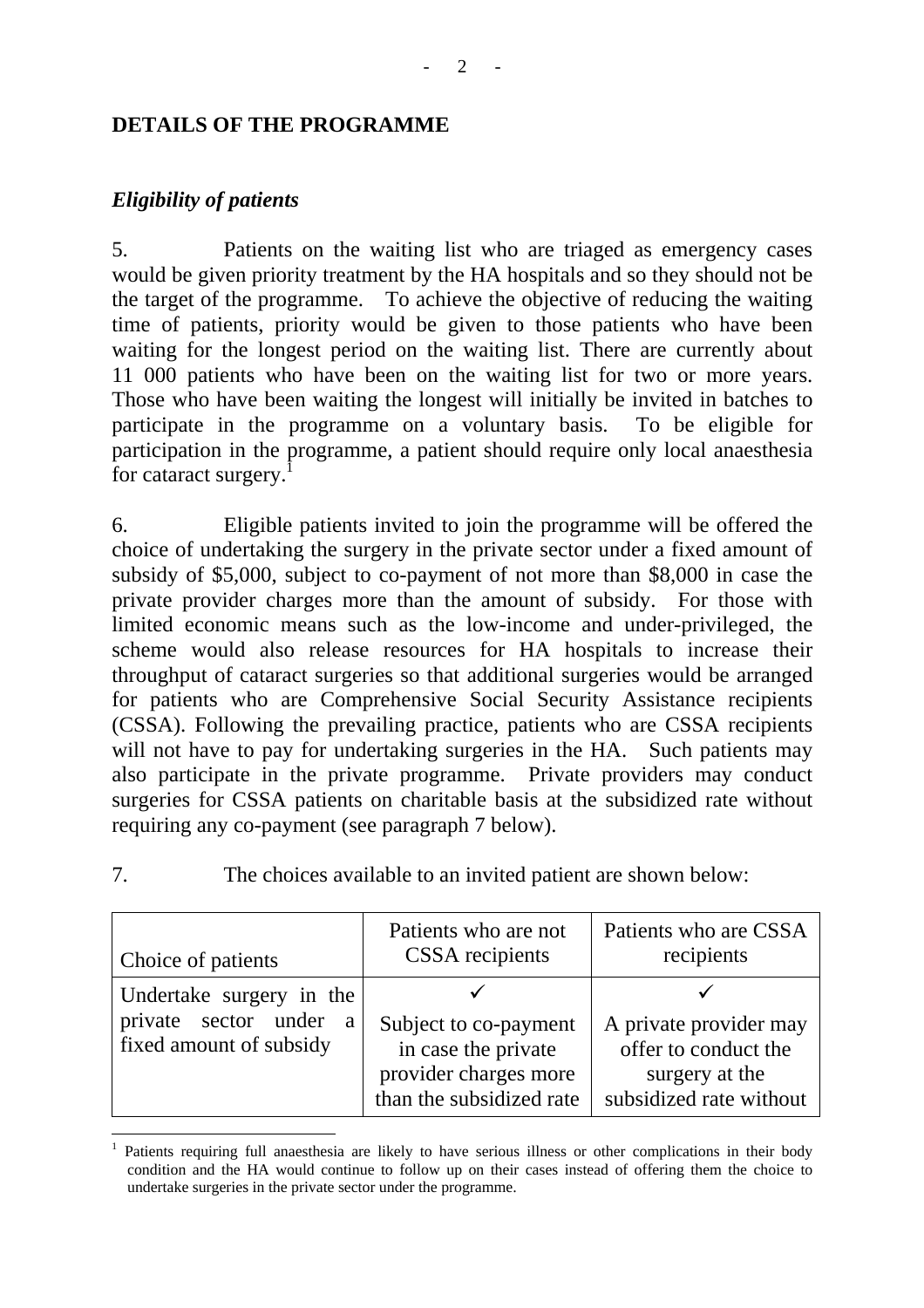| Choice of patients                                                           | Patients who are not<br>CSSA recipients | Patients who are CSSA<br>recipients                         |
|------------------------------------------------------------------------------|-----------------------------------------|-------------------------------------------------------------|
|                                                                              |                                         | the need for any<br>co-payment                              |
| Join the programme for<br>additional<br>surgery<br>throughput in the HA      | ×                                       | No need for payment<br>following the prevailing<br>practice |
| Do not join the scheme<br>and continue to wait on<br>the normal waiting list |                                         |                                                             |

### *Service package*

8. Under the scheme, the service provision to each patient will be standardized as a basic package to cover at least the following procedures:

- (a) one pre-operative assessment;
- (b) one cataract operation; and
- (c) two post-operative checks.

## *Public Programme (only for patients receiving CSSA)*

9. All hospital clusters in the HA will join the programme by conducting additional cataract surgeries beyond their prevailing annual throughput. Additional resources would be allocated to hospital clusters on the basis of the marginal cost of HK\$5,000 for each case handled. Patients participating in the public programme would be assigned to the hospitals/clinics according to their residence. To enhance effective utilization of the capacity for surgery under this programme, patients would be transferred across clusters where necessary for best matching of capacity and patients' needs.

### *Private Programme*

10. A private provider who wishes to participate in the programme should be a medical practitioner who is currently included in the Specialist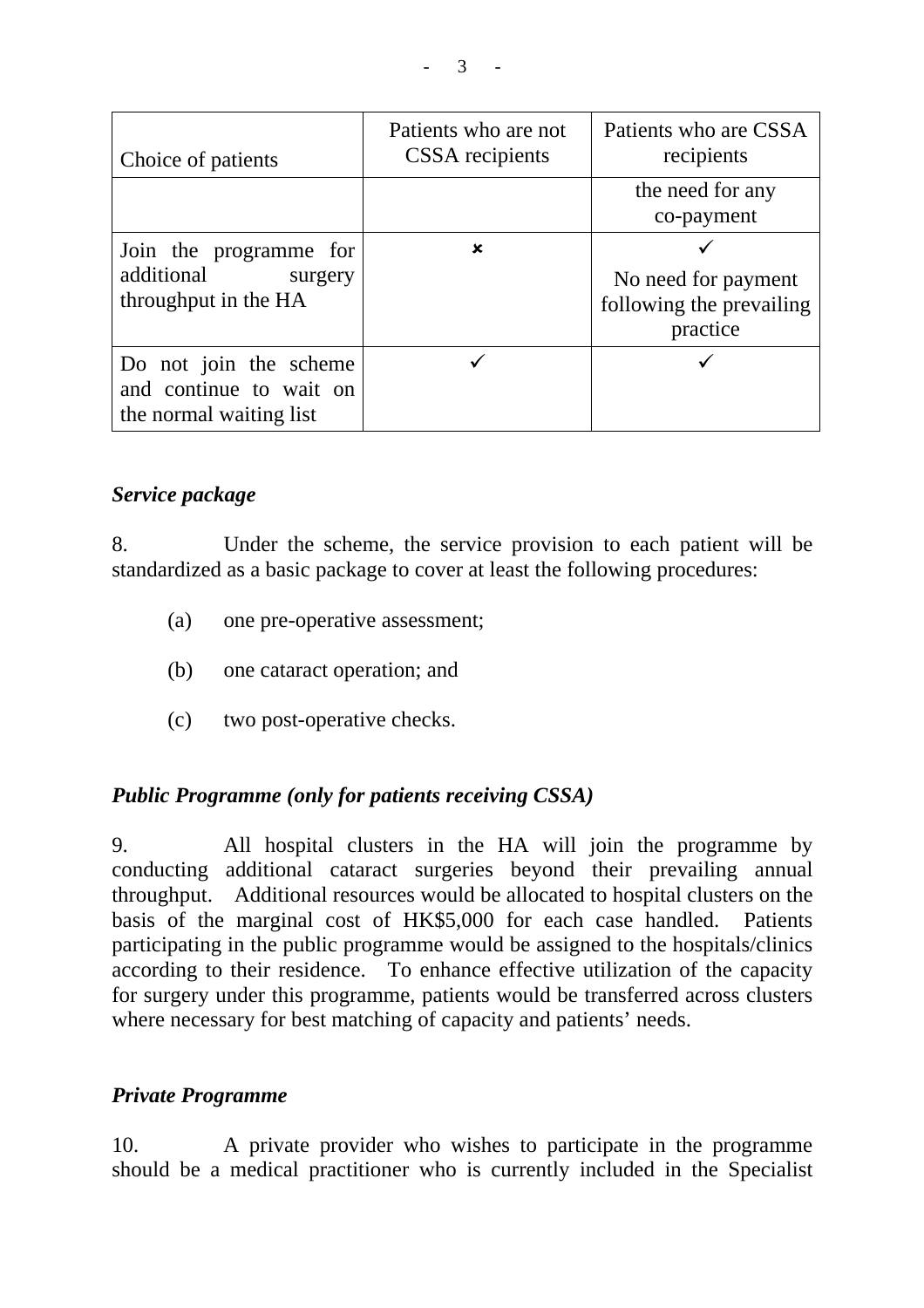Register in the specialty of ophthalmology, in accordance with section 20K of the Medical Registration Ordinance. All private ophthalmology specialists practising in any eye centres and private hospitals who meet the above qualification requirement can join the programme through an enrolment exercise. A list of participated private healthcare providers as well as their related centres/hospitals will be compiled and distributed to the invited patients for reference and selection.

11. Invited patients who choose to undertake surgery in the private sector will be subsidized by a fixed amount of HK\$5,000 and the subsidy would be valid for a period of six months from the date of notification by the HA. To benefit from the subsidy, a patient should undertake surgery in the private sector before the expiry date. If the private provider chosen by the patient charge more than the subsidized amount of \$5,000, the patient will need to make a co-payment to the selected private ophthalmologist for the surgery package. The level of the co-payment could be variable among different service providers but it would be capped at HK\$8,000 under the programme.

12. The private providers participating in the programme can access HA patient information through the Public Private Interface / electronic Patient Record Sharing Pilot System  $(PPI-ePR)^2$ . The current system will be enhanced for the private providers to input the key patient clinical information back to the HA patient information database under a novel PPI-ePR (Cataract Profile) platform for record and monitoring purpose.

## *Service monitoring*

 $\overline{a}$ 

13. Clinical outcomes and complications in relation to the cataract surgery provision by private ophthalmologists will be captured via the PPI-ePR (Cataract Profile) system platform for monitoring. HA shall also conduct a patient satisfaction survey on the clinical outcomes and the amount of co-payment.

14. The HA will set up a telephone hotline for the public and the patients to make inquiries on the programme administration and provide feedback. The private sector also plans to set up a hotline to handle enquiries from patients choosing the private service under this programme.

 $2$  The pilot programme has been introduced since April 2006 as a web-based electronic system to allow integrated, real-time patient-based clinical information to be shared among private and public health care settings.